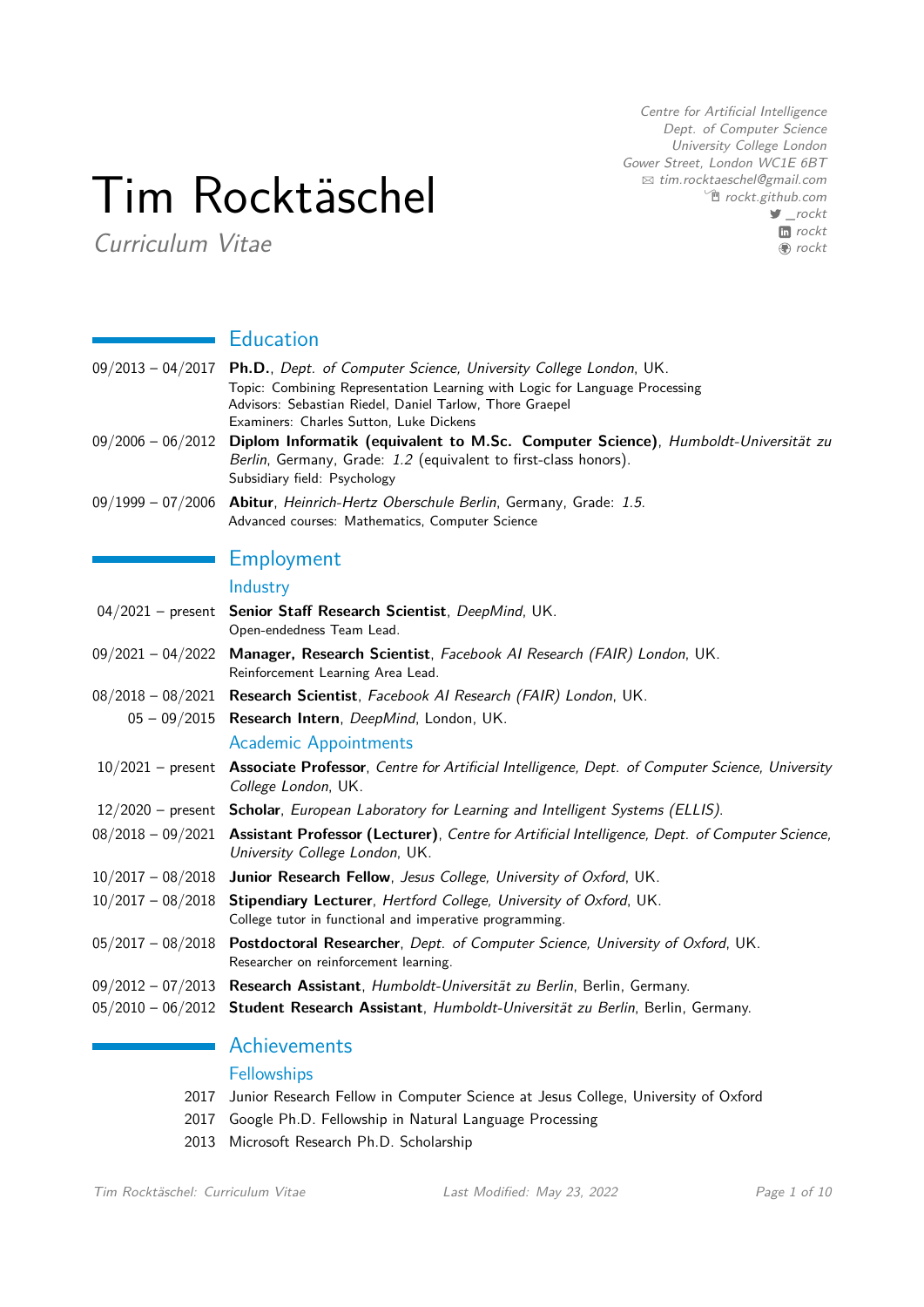#### Awards and Competitions

- 2021 ICLR 2021 Outstanding Area Chair Award
- 2020 Best Paper Award at AKBC for "How Context Affects Language Models' Factual Predictions"
- 2016 Best Paper Award at EMNLP Workshop on "Natural Language Processing for Social Media (SocialNLP)" for "emoji2vec: Learning Emoji Representations from their Description"
- 2016 Best Poster Award for "Reasoning about Entailment with Neural Attention" at UCL's Launch of the GPU Developers Forum sponsored by NVIDIA
- 2014 Google Exceptional Submission Award at ACL Workshop on "Semantic Parsing (SP14)" for paper on "Low-Dimensional Embeddings of Logic"
- 2013 Humboldt-Universität zu Berlin Computer Science faculty award for exceptional diploma thesis "Joint Extraction of Proteins and Bio-Molecular Events using Imperatively Defined Factor Graphs"
- 2013 Third place in the BioCreative IV CHEMDNER CDI task
- 2013 First place in the SemEval DDIExtraction 2013 Task 9.1, and second place in Task 9.2

## **Professional Service**

#### **Editor**

2021 – present Topic Editor for Frontiers in Artificial Intelligence: "Learning for Structured Knowledge, Reasoning, and Planning"

#### Area Chair

- 2021 present International Conference on Learning Representations (ICLR), Highlighted Area Chair (2022)
- 2021 present International Conference on Machine Learning (ICML)
- 2020 present Conference on Neural Information Processing Systems (NeurIPS)
	- 2019 Annual Conference of the Association for Computational Linguistics (ACL), Machine Learning
	- 2019 Annual Conference of the North American Chapter of the Association for Computational Linguistics (NAACL), Question Answering
	- 2019 Conference on Automated Knowledge Base Construction (AKBC), Machine Learning
	- 2018 The SIGNLL Conference on Computational Natural Language Learning (CoNLL) Workshop Organization
	- 2022 Co-organizer of the ICLR workshop on "Agent Learning in Open-Endedness (ALOE)"
	- 2020 Co-organizer of the ICML workshop on "Language in Reinforcement Learning (LaReL)"
	- 2018 Co-organizer of the ICML workshop on "Neural Abstract Machines & Program Induction (NAMPI)"
	- 2017 Co-organizer of the NeurIPS workshop on "Automated Knowledge Base Construction (AKBC)"
	- 2017 Co-organizer of the UAI workshop on "Statistical Relational AI (StarAI)"
	- 2016 Co-organizer of the NeurIPS workshop on "Neural Abstract Machines & Program Induction (NAMPI)"
	- 2016 Co-organizer of the NAACL workshop on "Automated Knowledge Base Construction (AKBC)" Program Committee
	- journals Transactions of the ACL (2019–2021), Journal for AI Research (2017, 2018), Journal for ML Research (2017), Neural Networks (2017), BMC Bioinformatics (2017), Journal of Cheminformatics (2014)
	- conferences NeurIPS (2016–2019, top 50% reviewer in 2019), ICML (2018–2020, top 33% reviewer in 2020), ICLR (2018–2020), AAAI 2019, IJCAI 2019, EMNLP (2015–2018), WWW 2018, ACL (2017, 2016), EACL 2017, COLING 2016, ISWC 2016, \*SEM (2016, 2015)
	- workshops MRQA 2019, FEVER 2019, RepL4NLP (2018, 2017), Ethics in NLP 2017, StarAI 2016, NAACL-HLT SRC 2016, LD4IE 2016, KRR 2015, AKBC 2014, AHA! 2014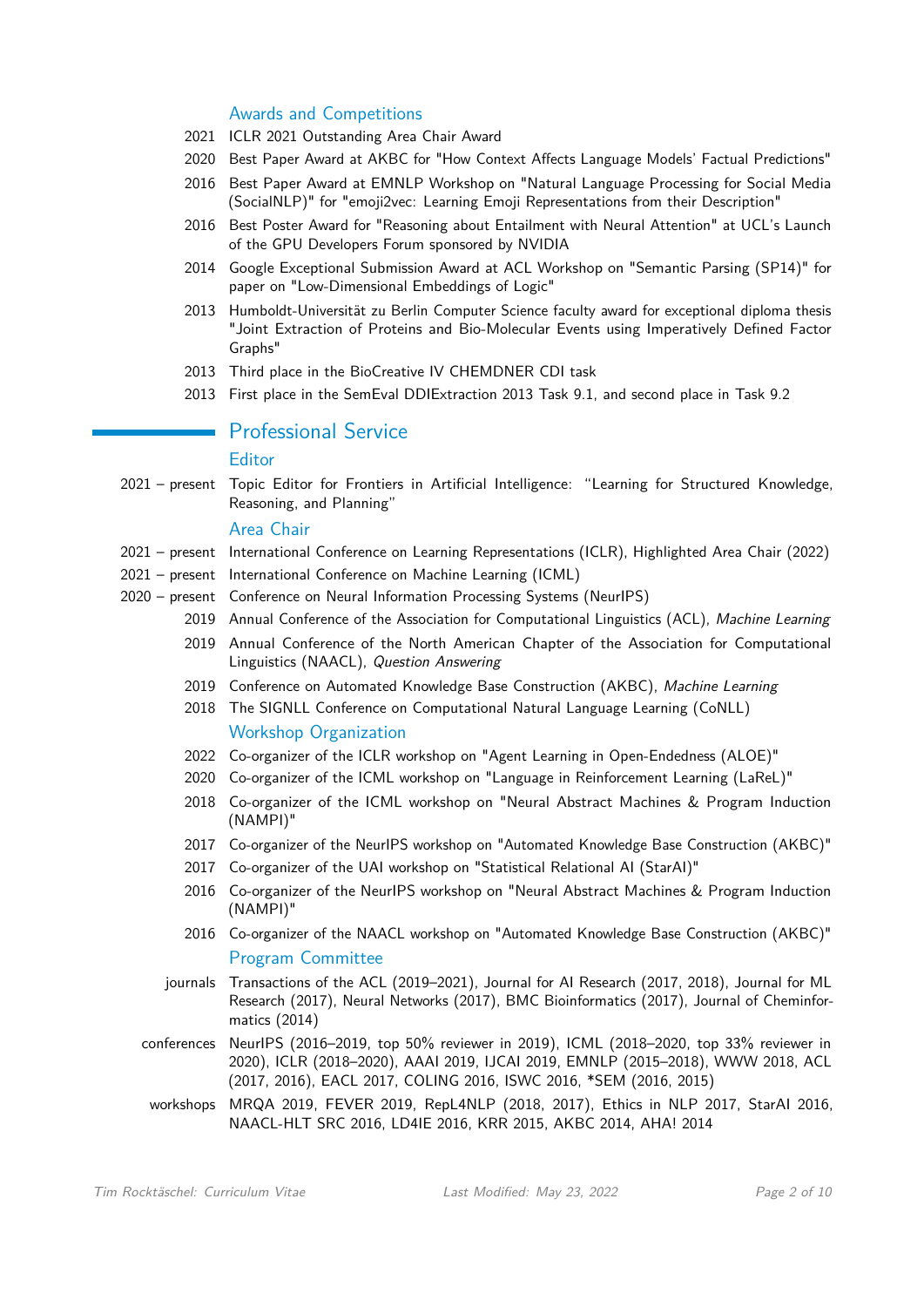#### Grant Review Panels

- 2020 EPSRC Turing AI Acceleration Fellowship
- 2019 2021 The Royal Society International Exchange Committee
- 2019 The Leverhulme Trust

**Examinations** 

- 2022 **External Examiner**, Ph.D. of Nuri Cingillioglu, Advised by Alessandra Russo, Imperial College London.
- 2022 **External Examiner**, Ph.D. of Harrison Edwards, Advised by Amos Storkey, University of Edinburgh.
- 2022 **External Examiner**, Ph.D. of Rémy Portelas, Advised by Pierre-Yves Oudeyer, Inria Bordeaux.
- 2021 **External Examiner**, Ph.D. of Roberta Raileanu, Advised by Rob Fergus, New York University.
- 2021 **External Examiner**, Ph.D. of Ivana Balazevic, Advised by Timothy Hospedales, University of Edinburgh.
- 2021 **External Examiner**, Ph.D. of Nina Poerner, Advised by Hinrich Schuetze, Ludwig-Maximilians-Universität.
- 2021 **External Examiner**, Ph.D. of Marcel Hildebrandt, Advised by Volker Tresp, Ludwig-Maximilians-Universität.
- 2020 **External Examiner**, Ph.D. of Marta Garnelo Abellanas, Advised by Murray Shanahan, Imperial College London.
- 2020 **External Examiner**, Ph.D. of Paweł Budzianowski, Advised by Richard Turner and Anna Korhonen, University of Cambridge.
- 2019 **External Examiner**, Ph.D. of Ioannis Alexandros Assael, Advised by Shimon Whiteson, University of Oxford.

**Other** 

- 2019 Mentor at the Workshop for Women in Machine Learning (WiML), NeurIPS in Vancouver, Canada
- 2019 Panel Chair at the EurNLP 2019 Summit
- 2017 Mentor for in2scienceUK High School research interns Sam Branney and Kieran O'Donovan, University of Oxford

## **I** Invited Talks

## Academic Events

2020 **A Shot at Bridging the Knowledge Gap in Reinforcement Learning**. Invited speaker at the NeurIPS 2020 Workshop on Knowledge Representation & Reasoning Meets Machine Learning (KR2ML).

**The NetHack Learning Environment**.

Invited speaker at the ICML 2020 Workshop on Learning in Artificial Open Worlds (LAOW).

- 2019 **Learning with Explanations**, Brussels, Belgium. Invited speaker at the first workshop on Fact Extraction and Verification (FEVER).
- 2018 **End-to-End Differentiable Proving**, Alan Turing Institute, UK. Invited speaker at the Logic and Learning workshop.
- 2017 **Deep Prolog: End-to-End Differentiable Proving in Knowledge Bases**. Invited speaker at the 2nd Conference on Artificial Intelligence and Theorem Proving (AITP 2017). Universities
- 2022 **Open-ended Learning**, University College London, UK. Invited talk at the Seminar in Emerging Topics in Integrated Machine Learning Systems.
- 2021 **The NetHack Learning Environment**, Queen Mary University, UK. Invited talk at the Queen Mary Game AI Seminar Series.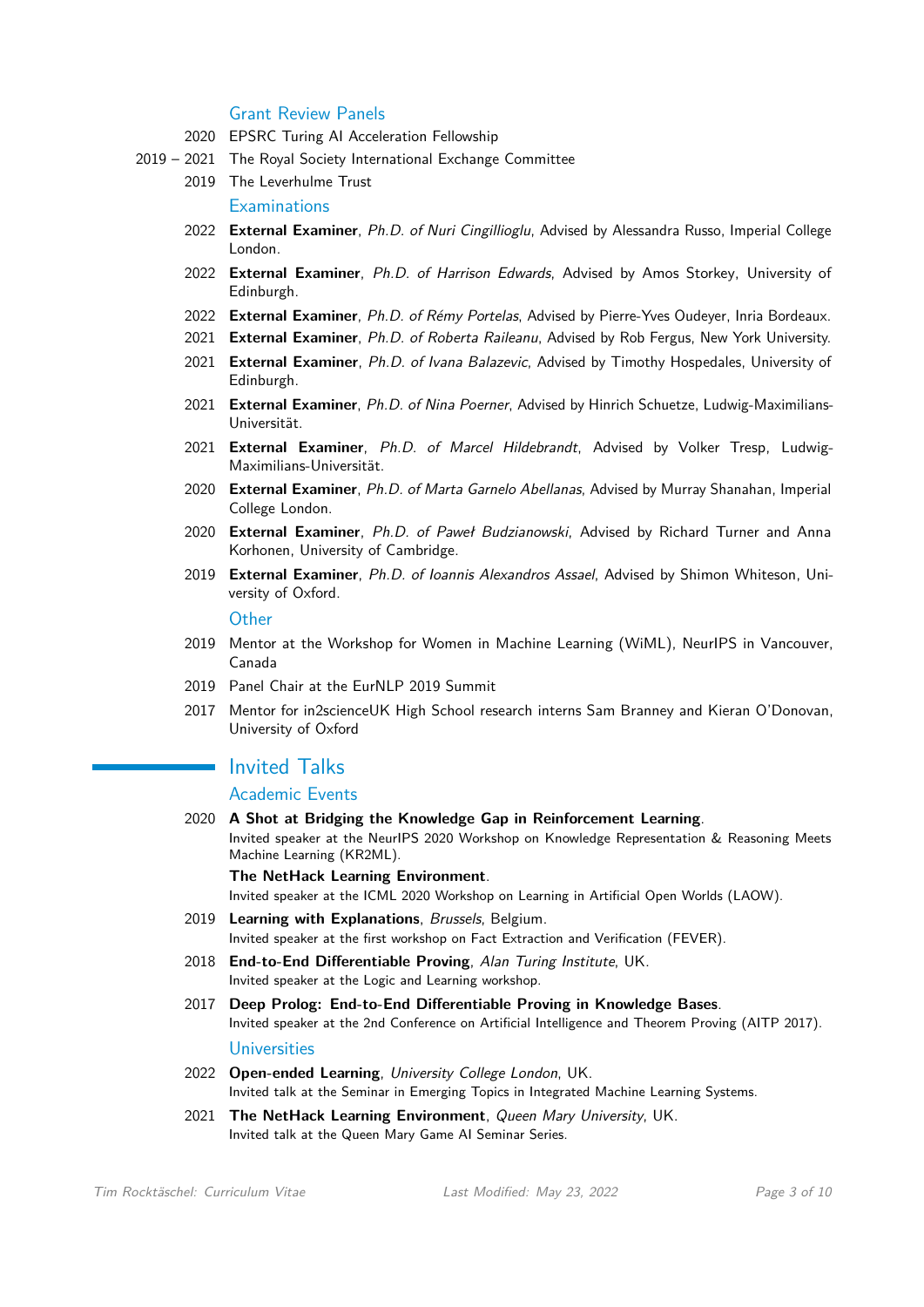**Knowledge Intensive Reinforcement Learning**, Stanford University, US. Invited talk at the Stanford NLP Seminar Series.

- 2019 **Learning with Explanations**, University of Edinburgh, UK. Invited talk at the the Institute for Language, Cognition and Computation (ILCC) Seminar.
- 2018 **Learning with Explanations**, University of Cambridge, Cambridge, UK. Invited talk at the Language Technology Lab (LTT) Seminars.

**AI – The Good, the Bad & the Ugly**, University of Oxford, UK. Invited talk at the Saïd Business School's Oxford Disruptive Tech Week.

**Deep Learning with Explanations**, TU Darmstadt, Germany. Invited talk at the Adaptive Preparation of Information from Heterogeneous Sources (AIPHES) research training group.

**Deep Learning with Explanations**, Imperial College London, UK. Invited talk at the Structured and Probabilistic Intelligent Knowledge Engineering (SPIKE) group.

- 2017 **End-to-End Differentiable Proving**, University of Oxford, UK. Invited talk at the Future of Humanity Institute.
- 2016 **What Can Deep Learning Learn from Symbolic Inference?**, Imperial College London, UK. Invited talk at the Biologically Inspired Computer Vision Group.

**Strong Structural Priors for Neural Network Architectures**, University of Cambridge, UK. Invited talk at the Natural Language and Information Processing Seminar Series.

**Reasoning about Entailment with Neural Attention**, University of Sheffield, UK. Invited talk at the Natural Language Processing Group Seminar.

2015 **Reasoning about Entailment with Neural Attention**, German Research Centre for Artificial Intelligence Berlin, Germany. Invited talk.

**Injecting Logical Background Knowledge into Embeddings for Relation Extraction**, University of Cambridge, UK.

Invited talk at the Natural Language and Information Processing Seminar Series.

- 2014 **Relation Extraction with Low-rank Logic**, Humboldt-Universität zu Berlin, Germany. Invited talk at the Knowledge Management for Bioinformatics research seminar.
- 2012 **Joint Extraction of Proteins and Bio-Molecular Events using Imperatively Defined Factor Graphs**, University of Mannheim, Germany.

Non-academic

- 2021 **Advancing Deep Reinforcement Learning with NetHack**. Invited interview at the TWIML AI Podcast.
- 2020 **The NetHack Learning Environment**. Invited interview at the weights&biases Podcast.

**Deep reinforcement learning, symbolic learning and the road to AGI**. Invited interview at the Towards Data Science Podcast.

- **The NetHack Learning Environment**. Invited talk at the FiveAI Seminar Series.
- 2019 **Learning with Explanations**, London, UK. Invited talk at the London Machine Learning Meetup.
- 2017 **GPU-accelerated Deep Neural Networks for End-to-End Differentiable Planning and Reasoning**, Munich, Germany.

Invited speaker at the GPU Technology Conference Europe (GTC Europe 2017).

**End-to-End Differentiable Proving**, Google Mountain View, USA. Invited talk at Google Research.

**End-to-End Differentiable Proving**, DeepMind, UK. Invited talk at DeepMind.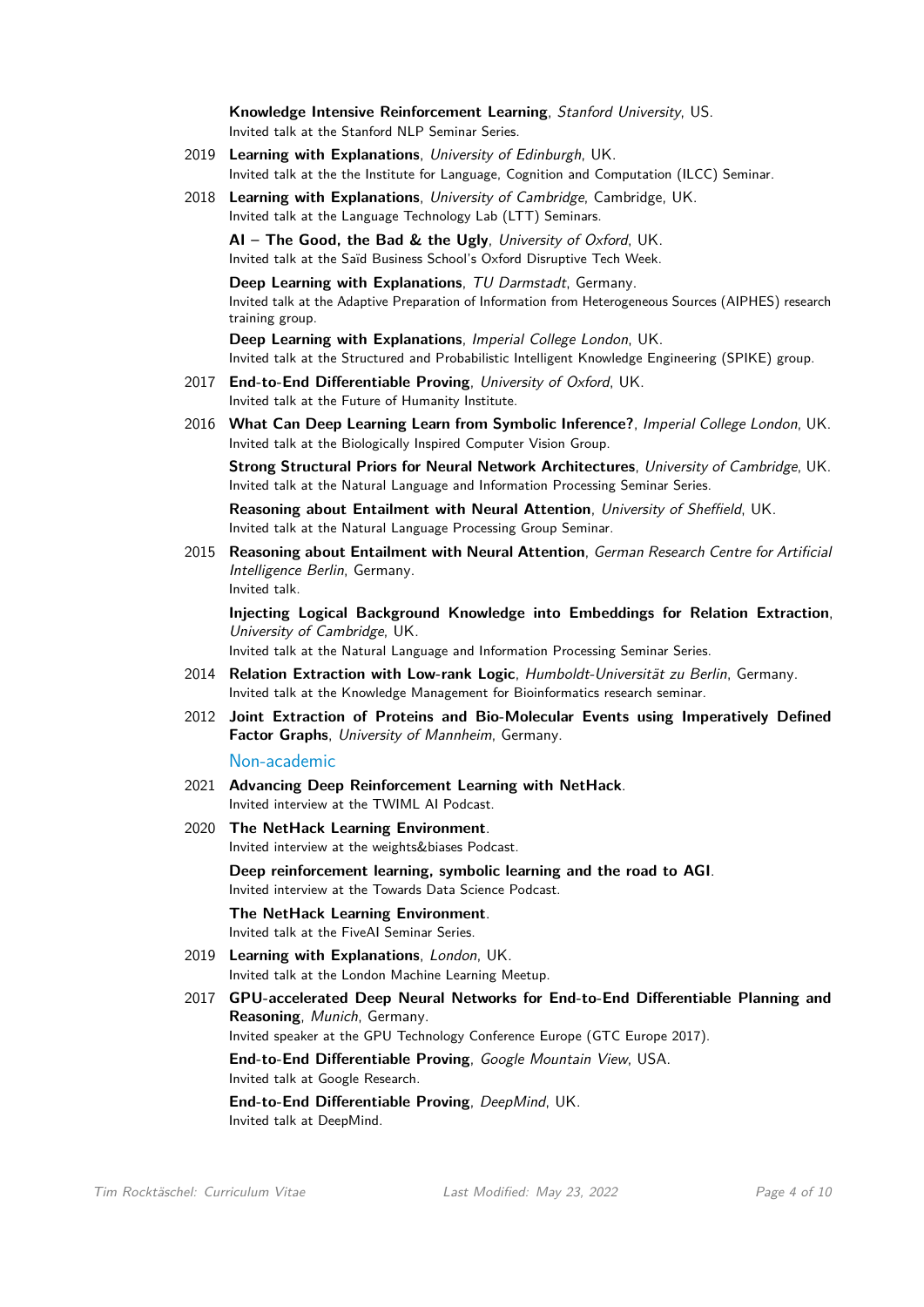**End-to-End Differentiable Proving**, London, UK. Invited talk at the South England Natural Language Processing Meetup.

**End-to-End Differentiable Proving**, Allen Institute for AI, USA. Interview at the NLP Highlights Podcast.

**End-to-End Differentiable Proving**, London, UK. Invited talk at the London Machine Learning Meetup.

## **Teaching**

- 2019 present **Lecturer, Course Organizer**, University College London, UK. Statistical Natural Language Processing. Co-designed and taught new course with focus on Deep Learning for Natural Language Processing. Average student course rating (1 very good – 5 very bad) in 2019: 1.62 (lecturer), 1.98 (overall course); 2021: 1.56 (lecturer), 2.12 (overall course).
	- 2019 **Lecturer**, First Summer School on Deep Learning in NLP at RANLP, Varna, Bulgaria. Deep Learning for Natural Language Processing.
	- 2018 **Stipendiary Lecturer**, Computer Science, Hertford College, University of Oxford, UK. College Tutor in Imperative Programming.
	- 2017 **Stipendiary Lecturer**, Computer Science, Hertford College, University of Oxford, UK. College Tutor in Functional Programming.

**Lecturer**, Second International Summer School on Data Science (SSDS 2017), Split, Croatia. Deep Learning for Natural Language Processing.

2016 **Guest Lecturer**, University College London, UK. Statistical Natural Language Processing.

> **Guest Lecturer**, General Assembly Data Science Course, UK. A Primer on Deep Learning for Natural Language Processing. **Teaching Assistant**, University College London, UK. Statistical Natural Language Processing.

2015 **Tutor**, Association for Computational Linguistics (ACL), Beijing, China. Matrix and Tensor Factorization for Natural Language Processing. **Guest Lecturer**, General Assembly Data Science Course, UK.

A Primer on Deep Learning for Natural Language Processing.

**Teaching Assistant**, University College London, UK. Statistical Natural Language Processing.

2014 **Guest Lecturer**, University College London, UK. Statistical Natural Language Processing.

**Teaching Assistant**, University College London, UK. Statistical Natural Language Processing.

- 2013 **Teaching Assistant**, University College London, UK. Object-Oriented Programming.
- 2012 **Teaching Assistant**, Humboldt-Universität zu Berlin, Germany. Seminar Applied Text Mining.
- 2009 **Tutor**, Humboldt-Universität zu Berlin, Germany.

## **Supervision**

- 2021 present **Supervisor**, University College London, UK. Laura Ruis, Ph.D. Student 2021 – present **Co-supervisor**, University College London, UK. Yingchen Xu, Ph.D. Student
- 2021 present **Supervisor**, University College London, UK. Akbir Khan, Ph.D. Student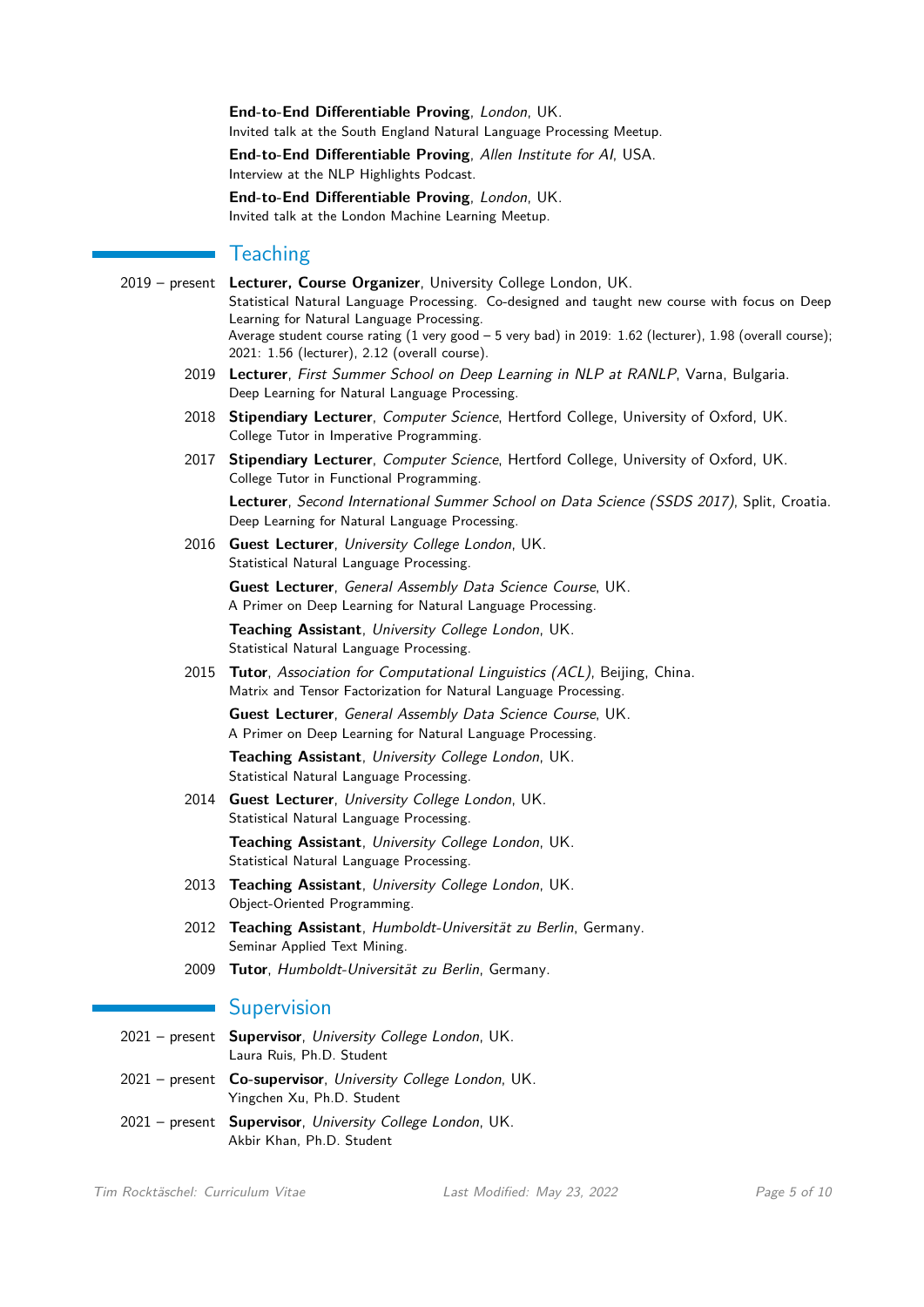- 2020 present **Supervisor**, University College London, UK. Mikayel Samvelyan, Ph.D. Student
- 2020 present **Supervisor**, University College London, UK. Robert Kirk, Ph.D. Student, CDT in Foundational AI
- 2020 present **Supervisor**, University College London, UK. Zhengyao Jiang, Ph.D. Student
- 2019 present **Supervisor**, University College London, UK. Minqi Jiang, Ph.D. Student

# **Publications**

#### **Theses**

T1 **Rocktäschel, T.**, "Combining Representation Learning with Logic for Language Processing", PhD thesis, University College London, UK, 2018.

Book Chapters

- B1 Minervini, P., Bosnjak, M., **Rocktäschel, T.**, Riedel, S., Grefenstette, E., "Differentiable reasoning on large knowledge bases and natural language", in Knowledge Graphs for eXplainable Artificial Intelligence: Foundations, Applications and Challenges, ser. Studies on the Semantic Web, I. Tiddi, F. Lécué, and P. Hitzler, Eds., vol. 47, IOS Press, 2020, pp. 125–142. Journal Publications
- J5 Massarelli, L., Petroni, F., Piktus, A., Ott, M., **Rocktäschel, T.**, Plachouras, V., Silvestri, F., Riedel, S., "How Decoding Strategies Affect the Verifiability of Generated Text", Findings of ACL: EMNLP, 2020.
- J4 Weber, L., Münchmeyer, J., **Rocktäschel, T.**, Habibi, M., Leser, U., "HUNER: Improving Biomedical NER with Pretraining", Bioinformatics, 2019.
- J3 Thomas, P., **Rocktäschel, T.**, Hakenberg, J., Lichtblau, Y., Leser, U., "SETH detects and normalizes genetic variants in text", Bioinformatics, 2016.
- J2 Krallinger, M., Rabal, O., Leitner, F., Vazquez, M., Salgado, D., Lu, Z., Leaman, R., Lu, Y., Ji, D., Lowe, D. M., Sayle, R. A., Batista-Navarro, R. T., Rak, R., Huber, T., **Rocktäschel, T.**, Matos, S., Campos, D., Tang, B., Xu, H., Munkhdalai, T., Ryu, K. H., Ramanan, S. V., Nathan, P. S., Zitnik, S., Bajec, M., Weber, L., Irmer, M., Akhondi, S. A., Kors, J. A., Xu, S., An, X., Sikdar, U. K., Ekbal, A., Yoshioka, M., Dieb, T. M., Choi, M., Verspoor, K., Khabsa, M., Giles, C. L., Liu, H., Elayavilli, R. K., Lamurias, A., Couto, F. M., Dai, H., Tsai, R. T., Ata, C., Can, T., Usie, A., Alves, R., Segura-Bedmar, I., Martinez, P., Oyarzabal, J., Valencia, A., "The CHEMDNER corpus of chemicals and drugs and its annotation principles", Journal of Cheminformatics, 2015.
- J1 **Rocktäschel, T.**, Weidlich, M., Leser, U., "Chemspot: A hybrid system for chemical named entity recognition", Bioinformatics, 2012.

Peer-Reviewed Conference Papers

- C36 Ammanabrolu, P., Urbanek, J., Li, M., Szlam, A., **Rocktäschel, T.**, Weston, J., "How to motivate your dragon: Teaching goal-driven agents to speak and act in fantasy worlds", in Proceedings of the Conference of the North American Chapter of the Association for Computational Linguistics: Human Language Technologies (NAACL-HLT), 2021.
- C35 Campero, A., Raileanu, R., Küttler, H., Tenenbaum, J. B., **Rocktäschel, T.**, Grefenstette, E., "Learning with amigo: Adversarially motivated intrinsic goals", in Proceedings of the International Conference on Learning Representations (ICLR), 2021.
- C34 Jiang, M., Dennis, M., Parker-Holder, J., Foerster, J., Grefenstette, E., **Rocktäschel, T.,** "Replay-guided adversarial environment design", in Proceedings of the Conference on Neural Information Processing Systems (NeurIPS), 2021.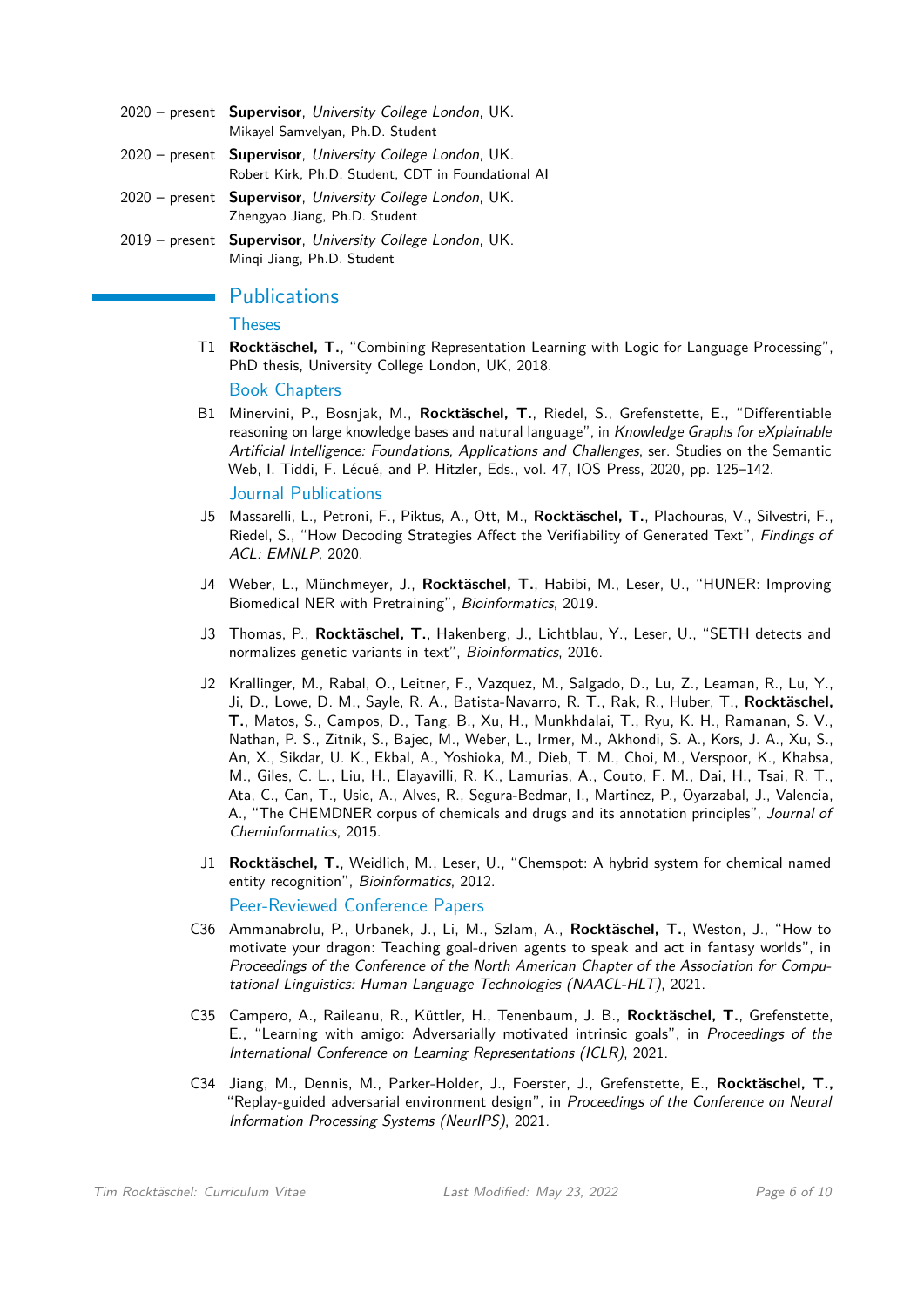- C33 Jiang, M., Grefenstette, E., **Rocktäschel, T.,** "Prioritized level replay", in Proceedings of International Conference on Machine Learning, (ICML), 2021.
- C32 Jiang, Z., Minervini, P., Jiang, M., **Rocktäschel, T.,** "Grid-to-graph: Flexible spatial relational inductive biases for reinforcement learning", in Proceedings of the International Conference on Autonomous Agents and Multiagent Systems (AAMAS), 2021.
- C31 Kurin, V., Igl, M., **Rocktäschel, T.**, Boehmer, W., Whiteson, S., "My Body is a Cage: the Role of Morphology in Graph-Based Incompatible Control", in Proceedings of the International Conference on Learning Representations, (ICLR), 2021.
- C30 Petroni, F., Piktus, A., Fan, A., Lewis, P. S. H., Yazdani, M., Cao, N. D., Thorne, J., Jernite, Y., Karpukhin, V., Maillard, J., Plachouras, V., **Rocktäschel, T.**, Riedel, S., "KILT: a benchmark for knowledge intensive language tasks", in Proceedings of the Conference of the North American Chapter of the Association for Computational Linguistics: Human Language Technologies (NAACL-HLT), 2021.
- C29 Samvelyan, M., Kirk, R., Kurin, V., Parker-Holder, J., Jiang, M., Hambro, E., Petroni, F., Küttler, H., Grefenstette, E., **Rocktäschel, T.,** "Minihack the planet: A sandbox for openended reinforcement learning research", in Proceedings of the Conference on Neural Information Processing Systems (NeurIPS), 2021.
- C28 Fan, A., Urbanek, J., Ringshia, P., Dinan, E., Qian, E., Karamcheti, S., Prabhumoye, S., Kiela, D., **Rocktäschel, T.**, Szlam, A., Weston, J., "Generating Interactive Worlds with Text", in Proceedings of the Association for the Advancement of Artificial Intelligence Conference on AI (AAAI), 2020.
- C27 Küttler, H., Nardelli, N., Miller, A. H., Raileanu, R., Selvatici, M., Grefenstette, E., **Rocktäschel, T.,** "The NetHack Learning Environment", in Proceedings of the Conference on Neural Information Processing Systems (NeurIPS), 2020.
- C26 Lewis, P. S. H., Perez, E., Piktus, A., Petroni, F., Karpukhin, V., Goyal, N., Küttler, H., Lewis, M., Yih, W., **Rocktäschel, T.**, Riedel, S., Kiela, D., "Retrieval-Augmented Generation for Knowledge-Intensive NLP Tasks", in Proceedings of the Conference on Neural Information Processing Systems (NeurIPS), 2020.
- C25 Minervini, P., Bosnjak, M., **Rocktäschel, T.**, Riedel, S., Grefenstette, E., "Differentiable Reasoning on Large Knowledge Bases and Natural Language", in Proceedings of the Association for the Advancement of Artificial Intelligence Conference on AI (AAAI), 2020.
- C24 Minervini, P., Riedel, S., Stenetorp, P., Grefenstette, E., **Rocktäschel, T.,** "Learning Reasoning Strategies in End-to-End Differentiable Proving", in Proceedings of the International Conference on Machine Learning (ICML), 2020.
- C23 Petroni, F., Lewis, P. S. H., Piktus, A., **Rocktäschel, T.**, Wu, Y., Miller, A. H., Riedel, S., "How Context Affects Language Models' Factual Predictions", in Proceedings of the Conference on Automated Knowledge Base Construction (AKBC), 2020.
- C22 Raileanu, R., **Rocktäschel, T.,** "RIDE: Rewarding Impact-Driven Exploration for Procedurally-Generated Environments", in Proceedings of the International Conference on Learning Representations (ICLR), 2020.
- C21 Stacey, J., Minervini, P., Dubossarsky, H., Riedel, S., **Rocktäschel, T.,** "Avoiding the Hypothesis-Only Bias in Natural Language Inference via Ensemble Adversarial Training", in Proceedings of the Conference on Empirical Methods in Natural Language Processing (EMNLP), 2020.
- C20 Zhong, V., **Rocktäschel, T.**, Grefenstette, E., "RTFM: Generalising to New Environment Dynamics via Reading", in Proceedings of the International Conference on Learning Representations (ICLR), 2020.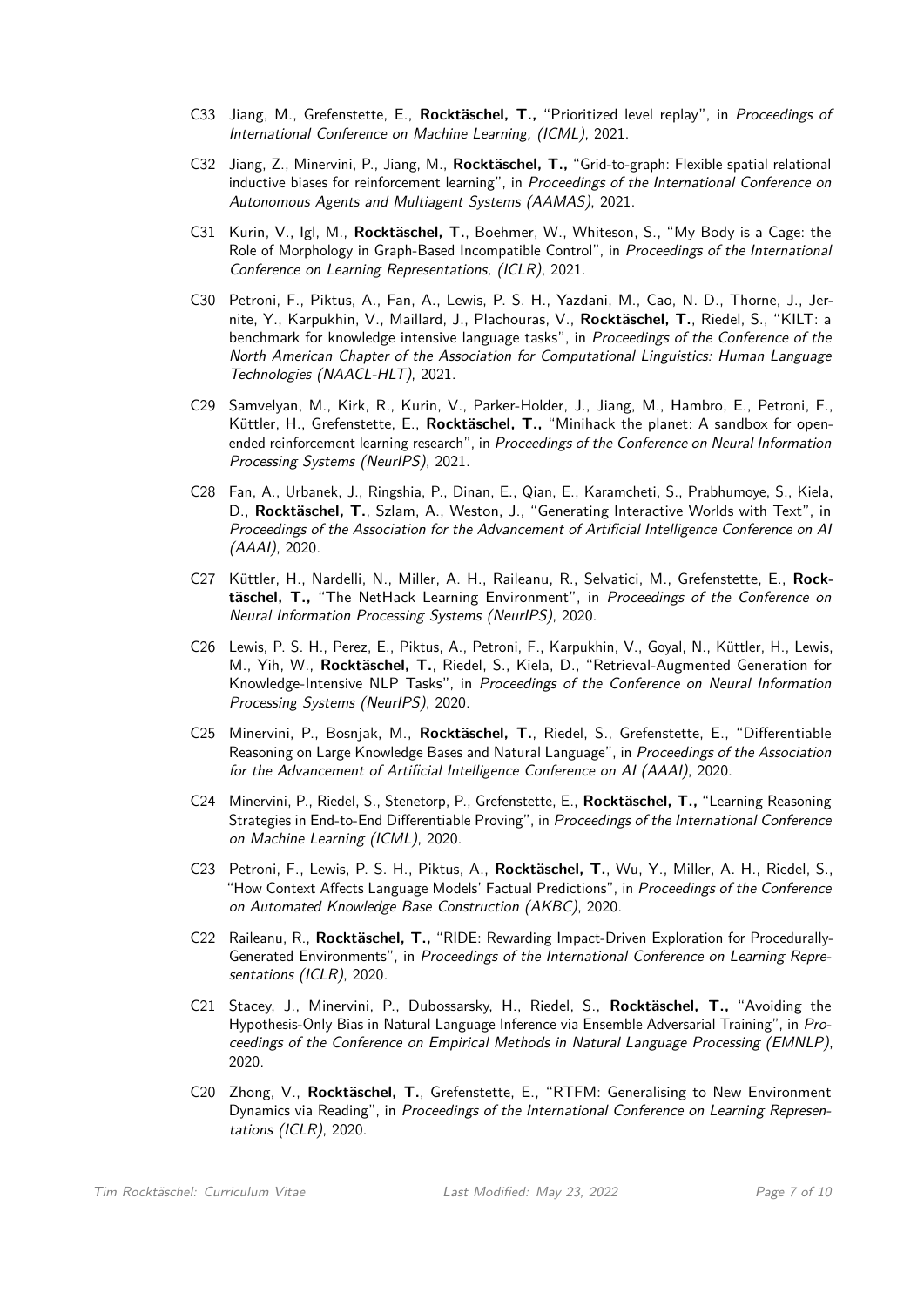- C19 Letcher, A., Foerster, J. N., Balduzzi, D., **Rocktäschel, T.**, Whiteson, S., "Stable Opponent Shaping in Differentiable Games", in Proceedings of the International Conference on Learning Representations (ICLR), 2019.
- C18 Luketina, J., Nardelli, N., Farquhar, G., Foerster, J., Andreas, J., Grefenstette, E., Whiteson, S., **Rocktäschel, T.,** "A Survey of Reinforcement Learning Informed by Natural Language", in Proceedings of the International Joint Conference on Artificial Intelligence (IJCAI), 2019.
- C17 Mao, J., Foerster, J., **Rocktäschel, T.**, Al-Shedivat, M., Farquhar, G., Whiteson, S., "A Baseline for Any Order Gradient Estimation in Stochastic Computation Graphs", in Proceedings of the International Conference on Machine Learning (ICML), 2019.
- C16 Petroni, F., **Rocktäschel, T.**, Lewis, P., Bakhtin, A., Wu, Y., Miller, A., Riedel, S., "Language models as knowledge bases?", in Proceedings of the Conference on Empirical Methods in Natural Language Processing (EMNLP), 2019.
- C15 Urbanek, J., Fan, A., Karamcheti, S., Jain, S., Humeau, S., Dinan, E., **Rocktäschel, T.**, Kiela, D., Szlam, A., Weston, J., "Learning to speak and act in a fantasy text adventure game", in Proceedings of the Conference on Empirical Methods in Natural Language Processing (EMNLP), 2019.
- C14 Weber, L., Minervini, P., Münchmeyer, J., Leser, U., **Rocktäschel, T.,** "NLProlog: Reasoning with Weak Unification for Question Answering in Natural Language", in Proceedings of the Annual Meeting of the Association for Computational Linguistics (ACL), 2019.
- C13 Camburu, O., **Rocktäschel, T.**, Lukasiewicz, T., Blunsom, P., "e-SNLI: Natural language inference with natural language explanations", in Proceedings of the Conference on Neural Information Processing Systems (NeurIPS), 2018.
- C12 Farquhar, G., **Rocktäschel, T.**, Igl, M., Whiteson, S., "TreeQN and ATreeC: Differentiable Tree-Structured Models for Deep Reinforcement Learning", in Proceedings of the International Conference on Learning Representations (ICLR), 2018.
- C11 Foerster, J., Farquhar, G., Al-Shedivat, M., **Rocktäschel, T.**, Xing, E. P., Whiteson, S., "DiCE: The Infinitely Differentiable Monte-Carlo Estimator", in Proceedings of the International Conference on Machine Learning (ICML), 2018.
- C10 Saeidi, M., Bartolo, M., Lewis, P., Singh, S., **Rocktäschel, T.**, Sheldon, M., Bouchard, G., Riedel, S., "Interpretation of Natural Language Rules in Conversational Machine Reading", in Proceedings of the Conference on Empirical Methods in Natural Language Processing (EMNLP), 2018.
- C9 Bosnjak, M., **Rocktäschel, T.**, Naradowsky, J., Riedel, S., "Programming with a Differentiable Forth Interpreter", in Proceedings of the International Conference on Machine Learning (ICML), 2017.
- C8 Daniluk, M., **Rocktäschel, T.**, Welbl, J., Riedel, S., "Frustratingly Short Attention Spans in Neural Language Modeling", in Proceedings of the International Conference on Learning Representations (ICLR), 2017.
- C7 Minervini, P., Demeester, T., **Rocktäschel, T.**, Riedel, S., "Adversarial Sets for Regularised Neural Link Predictors", in Proceedings of the Conference on Uncertainty in Artificial Intelligence (UAI), 2017.
- C6 **Rocktäschel, T.**, Riedel, S., "End-to-end Differentiable Proving", in Proceedings of the Conference on Neural Information Processing Systems (NeurIPS), 2017.
- C5 Augenstein, I., **Rocktäschel, T.**, Vlachos, A., Bontcheva, K., "Stance Detection with Bidirectional Conditional Encoding", in Proceedings of the Conference on Empirical Methods in Natural Language Processing (EMNLP), 2016.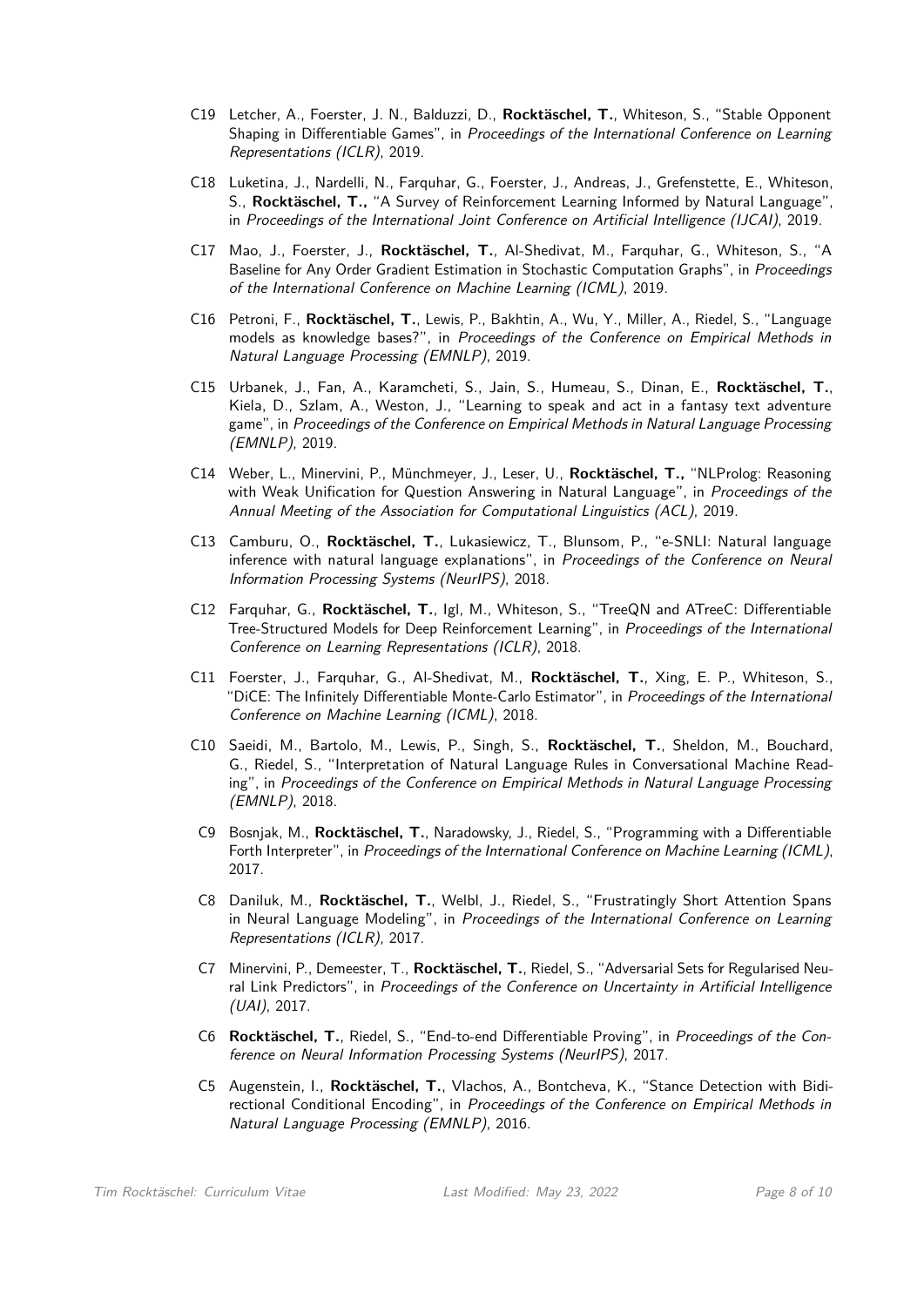- C4 Demeester, T., **Rocktäschel, T.**, Riedel, S., "Lifted Rule Injection for Relation Embeddings", in Proceedings of the Conference on Empirical Methods in Natural Language Processing (EMNLP), 2016, pp. 1389–1399.
- C3 **Rocktäschel, T.**, Grefenstette, E., Hermann, K. M., Kocisky, T., Blunsom, P., "Reasoning about Entailment with Neural Attention", in Proceedings of the International Conference on Learning Representations (ICLR), 2016.
- C2 Riedel, S., Singh, S., Bouchard, G., **Rocktäschel, T.**, Sanchez, I., "Towards Two-Way Interaction with Reading Machines", in Proceedings of the Conference on Statistical Language and Speech Processing (SLPS), 2015.
- C1 **Rocktäschel, T.**, Singh, S., Riedel, S., "Injecting Logical Background Knowledge into Embeddings for Relation Extraction", in Proceedings of the Conference of the North American Chapter of the Association for Computational Linguistics: Human Language Technologies (NAACL-HLT), 2015.

Peer-reviewed Workshops, Demonstrations, and Symposia

- W22 Jiang, M., Dennis, M. D., Parker-Holder, J., Lupu, A., Kuttler, H., Grefenstette, E., **Rocktäschel, T.**, Foerster, J. N., "Grounding aleatoric uncertainty in unsupervised environment design", in Deep RL Workshop NeurIPS, 2021.
- W21 Jiang, Z., Zhang, T., Kirk, R., **Rocktäschel, T.**, Grefenstette, E., "Graph backup: Data efficient backup exploiting markovian data", in Deep RL Workshop NeurIPS, 2021.
- W20 Korshunova, I., Jiang, M., Parker-Holder, J., **Rocktäschel, T.**, Grefenstette, E., "Return dispersion as an estimator of learning potential for prioritized level replay", in Deep RL Workshop NeurIPS, 2021.
- W19 Parker-Holder, J., Jiang, M., Dennis, M. D., Samvelyan, M., Foerster, J. N., Grefenstette, E., **Rocktäschel, T.,** "That escalated quickly: Compounding complexity by editing levels at the frontier of agent capabilities", in Deep RL Workshop NeurIPS, 2021.
- W18 Rothermel, D., Li, M., **Rocktäschel, T.**, Foerster, J. N., "Don't sweep your learning rate under the rug: A closer look at cross-modal transfer of pretrained transformers", in ICML 2021 Workshop: Self-Supervised Learning for Reasoning and Perception (ICMLSSL), 2021.
- W17 Jiang, M., Luketina, J., Nardelli, N., Minervini, P., Torr, P., Whiteson, S., **Rocktäschel, T.,** "WordCraft: An Environment for Benchmarking Commonsense Agents", in ICML Workshop on Language in Reinforcement Learning (LaReL), 2020.
- W16 Cowen-Rivers, A., Minervini, P., Riedel, S., **Rocktäschel, T.**, Wang, J., Bosnjak, M., "Neural Variational Inference For Estimating Knowledge Graph Embedding Uncertainty", in IJCAI Workshop on Neural-Symbolic Learning and Reasoning (NeSy), 2019.
- W15 Sivakumar, V., **Rocktäschel, T.**, Miller, A. H., Küttler, H., Nardelli, N., Rabbat, M., Pineau, J., Riedel, S., "mvfst-rl: An Asynchronous RL Framework for Congestion Control with Delayed Actions", in NeurIPS Workshop on Machine Learning for Systems, 2019.
- W14 Minervini, P., Bosnjak, M., **Rocktäschel, T.**, Riedel, S., "Towards Neural Theorem Proving at Scale", in ICML Workshop on Neural Abstract Machines and Program Induction (NAMPI), 2018.
- W13 Weissenborn, D., Minervini, P., Augenstein, I., Welbl, J., **Rocktäschel, T.**, Bosnjak, M., Mitchell, J., Demeester, T., Dettmers, T., Stenetorp, P., Riedel, S., "Jack the Reader - A Machine Reading Framework", in Demo at the Annual Meeting of the Association for Computational Linguistics (ACL), 2018, pp. 25–30.
- W12 Demeester, T., **Rocktäschel, T.**, Riedel, S., "Regularizing Relation Representations by Firstorder Implications", in NAACL-HLT Workshop on Automated Knowledge Base Construction (AKBC), 2016.